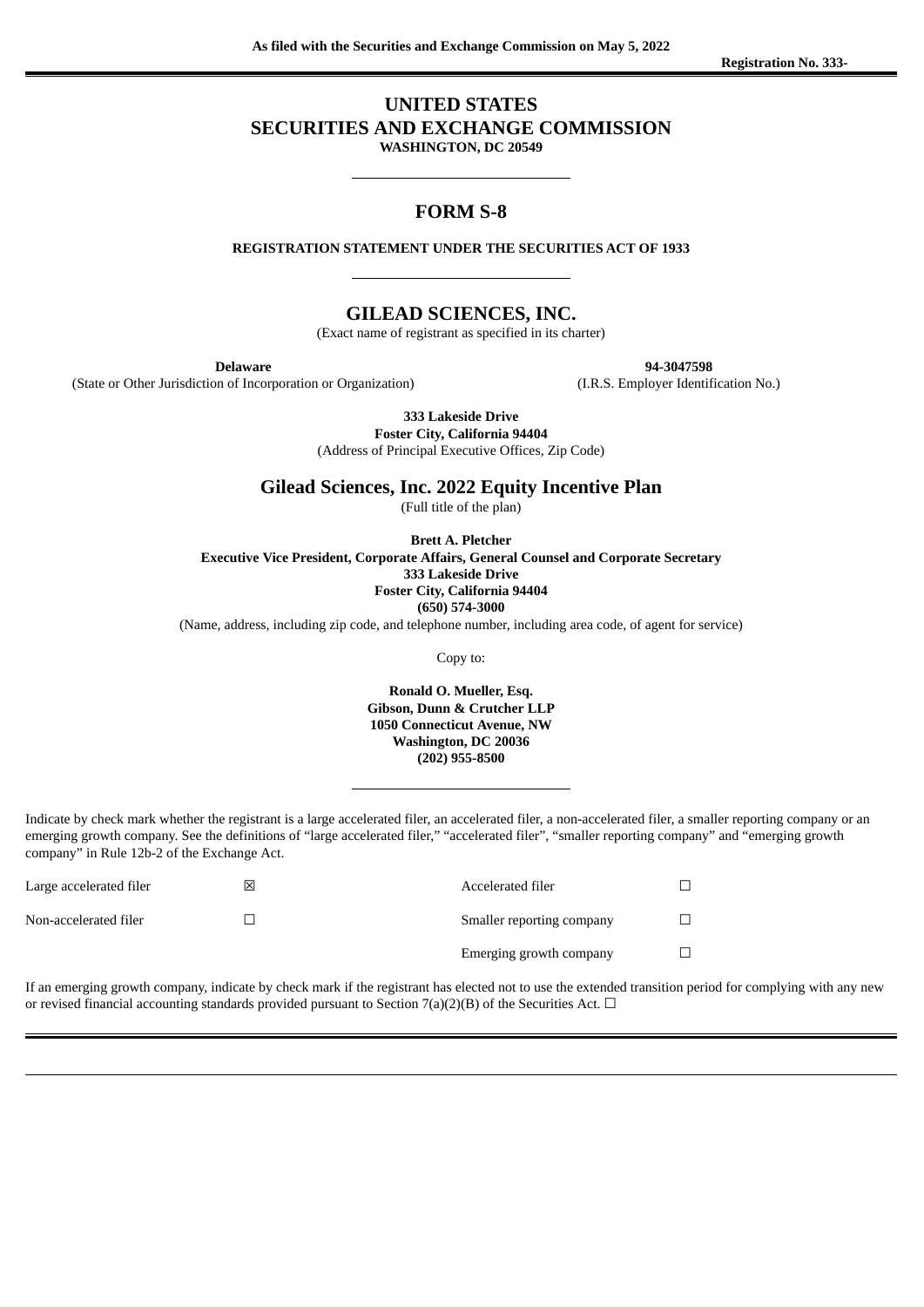## **EXPLANATORY NOTE**

This Registration Statement on Form S-8 (this "Registration Statement") is filed by Gilead Sciences, Inc. (the "Registrant") to register 132,000,000 shares of the Company's common stock, par value \$0.001 per share (the "Common Stock"), to be offered and sold under the Gilead Sciences, Inc. 2022 Equity Incentive Plan.

#### **PART I INFORMATION REQUIRED IN THE SECTION 10(a) PROSPECTUS**

#### **Item 1. Plan Information.**

The documents containing the information specified in Part I of Form S-8 will be delivered to employees as specified by Rule 428(b)(1) of the Securities Act of 1933, as amended (the "Securities Act"). In accordance with the instructions of Part I of Form S-8, such documents are not being filed with the Securities and Exchange Commission (the "Commission") either as part of this Registration Statement on Form S-8 (this "Registration Statement") or as prospectuses or prospectus supplements pursuant to Rule 424 of the Securities Act. Such documents and the documents incorporated by reference in this Registration Statement pursuant to Item 3 of Part II of Form S-8, taken together, constitute a prospectus that meets the requirements of Section 10(a) of the Securities Act.

#### **PART II INFORMATION REQUIRED IN THE REGISTRATION STATEMENT**

#### **Item 3. Incorporation of Certain Documents by Reference.**

The following documents, which have previously been filed by the Registrant with the Commission pursuant to the Securities Act and pursuant to the Securities Exchange Act of 1934, as amended (the "Exchange Act"), are incorporated by reference herein and shall be deemed to be a part hereof:

- (a) the Registrant's Annual Report on Form 10-K for the fiscal year ended December 31, 2021 filed with the [Commission](https://www.sec.gov/ix?doc=/Archives/edgar/data/882095/000088209522000007/gild-20211231.htm) on February 23,  $2022:$
- (b) the Registrant's Quarterly Report on Form 10-Q for the quarter ended March 31, 2022 filed with the [Commission](https://www.sec.gov/ix?doc=/Archives/edgar/data/882095/000088209522000013/gild-20220331.htm) on May 4, 2022;
- (c) the Registrant's Current Reports on Form 8-K filed with the Commission on [January](https://www.sec.gov/ix?doc=/Archives/edgar/data/882095/000110465922001923/tm221957d1_8k.htm) 6, 2022 and May 5, [2022;](http://www.sec.gov/ix?doc=/Archives/edgar/data/0000882095/000110465922056435/tm2213708d1_8k.htm) and
- (d) the Description of Registrant's Securities filed as Exhibit 4.9 to the Registrant's Annual Report on Form 10-K for the fiscal year ended December 31, 2019 filed with the [Commission](https://www.sec.gov/Archives/edgar/data/882095/000088209520000006/gild2019form10-kex49.htm) on February 25, 2020, together with any amendment or report filed with the Commission for the purpose of updating such description.

In addition, all documents subsequently filed by the Registrant with the Commission pursuant to Sections 13(a), 13(c), 14 and 15(d) of the Exchange Act, prior to the filing of a post-effective amendment to this Registration Statement which indicate that all securities offered hereby have been sold or which deregister all securities remaining unsold, shall be deemed to be incorporated by reference in this Registration Statement and to be a part hereof from the date of filing of such documents. Notwithstanding the foregoing, unless specifically stated to the contrary, none of the information that the Registrant discloses under Items 2.02 or 7.01 of any Current Report on Form 8-K that it may from time to time furnish to the Commission will be incorporated by reference into, or otherwise included in, this Registration Statement.

Any statement, including financial statements, contained in a document incorporated or deemed to be incorporated by reference herein shall be deemed to be modified or superseded for purposes of this Registration Statement to the extent that a statement contained herein or therein or in any other subsequently filed document which also is or is deemed to be incorporated by reference herein modifies or supersedes such statement. Any such statement so modified or superseded shall not be deemed, except as so modified or superseded, to constitute a part of this Registration Statement.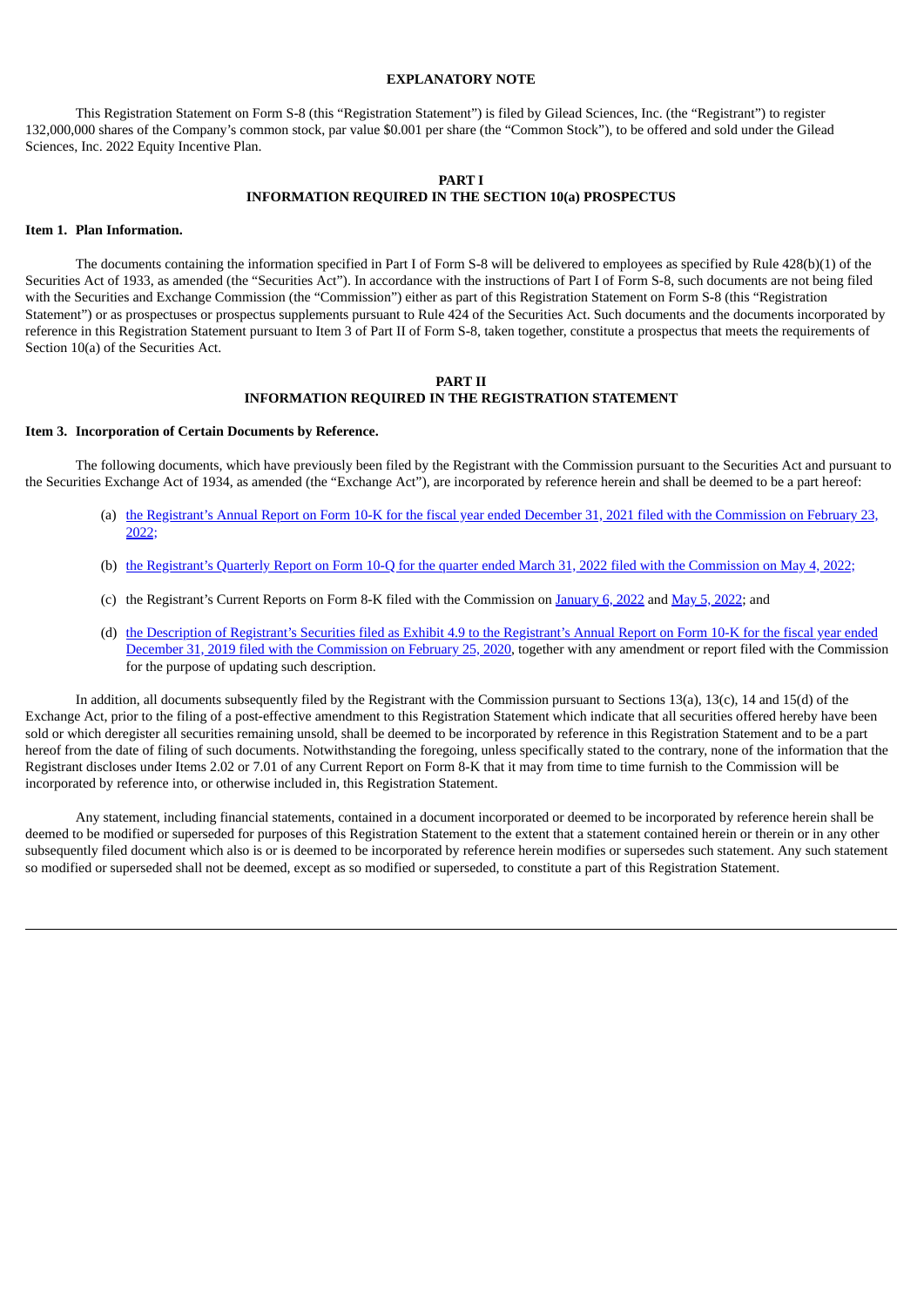#### **Item 4. Description of Securities.**

Not applicable.

#### **Item 5. Interests of Named Experts and Counsel.**

The validity of the issuance of the shares of Common Stock will be passed on for the Registrant by Brett A. Pletcher, Esq., Executive Vice President, Corporate Affairs, General Counsel and Corporate Secretary of the Registrant, who is an employee and officer of the Registrant

#### **Item 6. Indemnification of Directors and Officers.**

The Delaware General Corporation Law (the "DGCL") authorizes corporations to limit or eliminate the personal liability of directors to corporations and their stockholders for monetary damages for breaches of directors' fiduciary duties. The Registrant's restated certificate of incorporation, as amended, includes a provision that eliminates the personal liability of directors for monetary damages for breach of fiduciary duty as a director to the fullest extent permitted by Delaware law.

Section 102(b)(7) of the DGCL provides that a corporation may eliminate or limit the personal liability of a director to the corporation or its stockholders for monetary damages for breach of fiduciary duty as a director; provided that such provision shall not eliminate or limit the liability of a director (i) for any breach of the director's duty of loyalty to the corporation or its stockholders, (ii) for acts or omissions not in good faith or which involve intentional misconduct or a knowing violation of law, (iii) under Section 174 of the DGCL (regarding, among other things, the payment of unlawful dividends) or (iv) for any transaction from which the director derived an improper personal benefit.

In addition, the Registrant's restated certificate of incorporation and its amended and restated bylaws provide for indemnification of officers and directors to the full extent and in the manner permitted by Delaware law.

Section 145(a) of the DGCL empowers a corporation to indemnify any director, officer, employee, or agent, or former director, officer, employee, or agent, who was or is a party or is threatened to be made a party to any threatened, pending, or completed action, suit, or proceeding, whether civil, criminal, administrative, or investigative (other than an action by or in the right of the corporation) by reason of his service as a director, officer, employee, or agent of the corporation, or his service, at the corporation's request, as a director, officer, employee, or agent of another corporation or enterprise, against expenses (including attorneys' fees), judgments, fines, and amounts paid in settlement actually and reasonably incurred by such person in connection with such action, suit, or proceeding, provided that such director or officer acted in good faith and in a manner reasonably believed to be in or not opposed to the best interests of the corporation, and, with respect to any criminal action or proceeding; provided that such director or officer had no reasonable cause to believe his conduct was unlawful.

Section 145(b) of the DGCL empowers a corporation to indemnify any person who was or is a party or is threatened to be made a party to any threatened, pending, or completed action or suit by or in the right of the corporation to procure a judgment in its favor by reason of the fact that such person is or was a director, officer, employee, or agent of the corporation, or is or was serving at the request of the corporation as a director, officer, employee, or agent of another enterprise, against expenses (including attorneys' fees) actually and reasonably incurred in connection with the defense or settlement of such action or suit; provided that such director or officer acted in good faith and in a manner he reasonably believed to be in or not opposed to the best interests of the corporation, except that no indemnification may be made in respect of any claim, issue, or matter as to which such director or officer shall have been adjudged to be liable to the corporation unless and only to the extent that the Delaware Court of Chancery or the court in which such action or suit was brought shall determine upon application that, despite the adjudication of liability but in view of all the circumstances of the case, such director or officer is fairly and reasonably entitled to indemnity for such expenses which the court shall deem proper. Notwithstanding the preceding sentence, except as otherwise provided in the bylaws, we shall be required to indemnify any such person in connection with a proceeding (or part thereof) commenced by such person only if the commencement of such proceeding (or part thereof) by any such person was authorized by the board.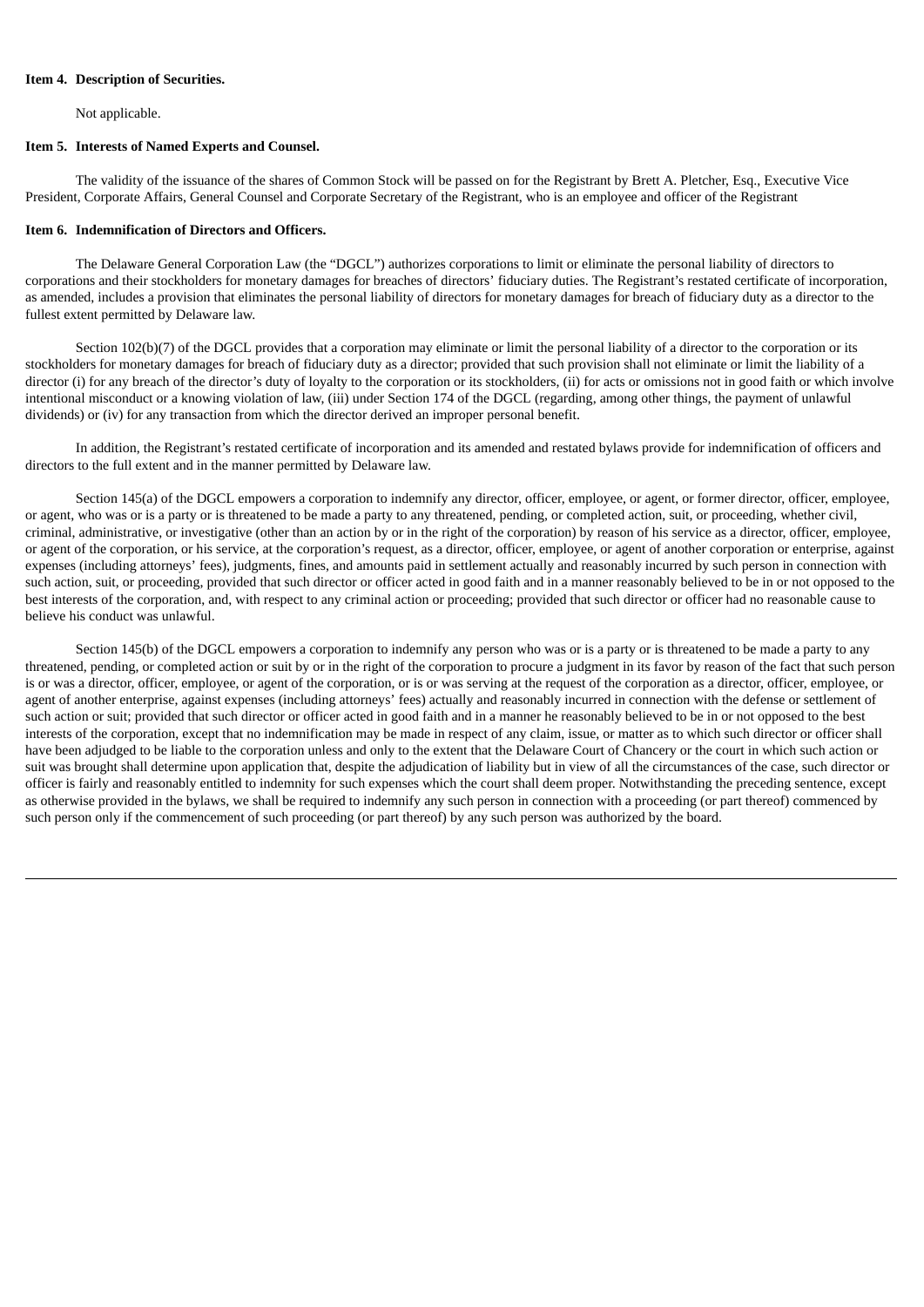The Registrant has entered into indemnification agreements with substantially all of its officers and directors which provide indemnification under certain circumstances for acts and omissions which may not be covered by any directors' and officers' liability insurance.

### **Item 7. Exemption from Registration Claimed.**

Not applicable.

#### **Item 8. Exhibits.**

See exhibits listed under the Exhibit Index below.

### **Item 9. Undertakings.**

- (a) The undersigned Registrant hereby undertakes:
	- (1) To file, during any period in which offers or sales are being made, a post-effective amendment to this Registration Statement:
		- (i) To include any prospectus required by Section  $10(a)(3)$  of the Securities Act;

(ii) To reflect in the prospectus any facts or events arising after the effective date of the Registration Statement (or the most recent post-effective amendment thereof) which, individually or in the aggregate, represent a fundamental change in the information set forth in the Registration Statement. Notwithstanding the foregoing, any increase or decrease in volume of securities offered (if the total dollar value of securities offered would not exceed that which was registered) and any deviation from the low or high end of the estimated maximum offering range may be reflected in the form of prospectus filed with the Commission pursuant to Rule 424(b) if, in the aggregate, the changes in volume and price represent no more than a 20% change in the maximum aggregate offering price set forth in the "Calculation of Registration Fee" table in the effective Registration Statement; and

(iii) To include any material information with respect to the plan of distribution not previously disclosed in the Registration Statement or any material change to such information in the Registration Statement;

*provided*, *however*, that paragraphs (a)(1)(i) and (a)(1)(ii) do not apply if the information required to be included in a post-effective amendment by those paragraphs is contained in periodic reports filed with or furnished to the Commission by the Registrant pursuant to Section 13 or Section 15(d) of the Exchange Act that are incorporated by reference in the Registration Statement.

(2) That, for the purpose of determining any liability under the Securities Act, each such post-effective amendment shall be deemed to be a new registration statement relating to the securities offered therein, and the offering of such securities at that time shall be deemed to be the initial bona fide offering thereof.

(3) To remove from registration by means of a post-effective amendment any of the securities being registered which remain unsold at the termination of the offering.

(b) The undersigned Registrant hereby undertakes that, for purposes of determining any liability under the Securities Act, each filing of the Registrant's annual report pursuant to Section 13(a) or Section 15(d) of the Exchange Act (and, where applicable, each filing of an employee benefit plan's annual report pursuant to Section 15(d) of the Exchange Act) that is incorporated by reference in the Registration Statement shall be deemed to be a new registration statement relating to the securities offered therein, and the offering of such securities at that time shall be deemed to be the initial bona fide offering thereof.

(c) Insofar as indemnification for liabilities arising under the Securities Act may be permitted to directors, officers and controlling persons of the Registrant pursuant to the foregoing provisions, or otherwise, the Registrant has been advised that in the opinion of the Commission such indemnification is against public policy as expressed in the Securities Act and is, therefore, unenforceable. In the event that a claim for indemnification against such liabilities (other than the payment by the Registrant of expenses incurred or paid by a director, officer or controlling person of the Registrant in the successful defense of any action, suit or proceeding) is asserted by such director, officer or controlling person in connection with the securities being registered, the Registrant will, unless in the opinion of its counsel the matter has been settled by controlling precedent, submit to a court of appropriate jurisdiction the question whether such indemnification by it is against public policy as expressed in the Securities Act and will be governed by the final adjudication of such issue.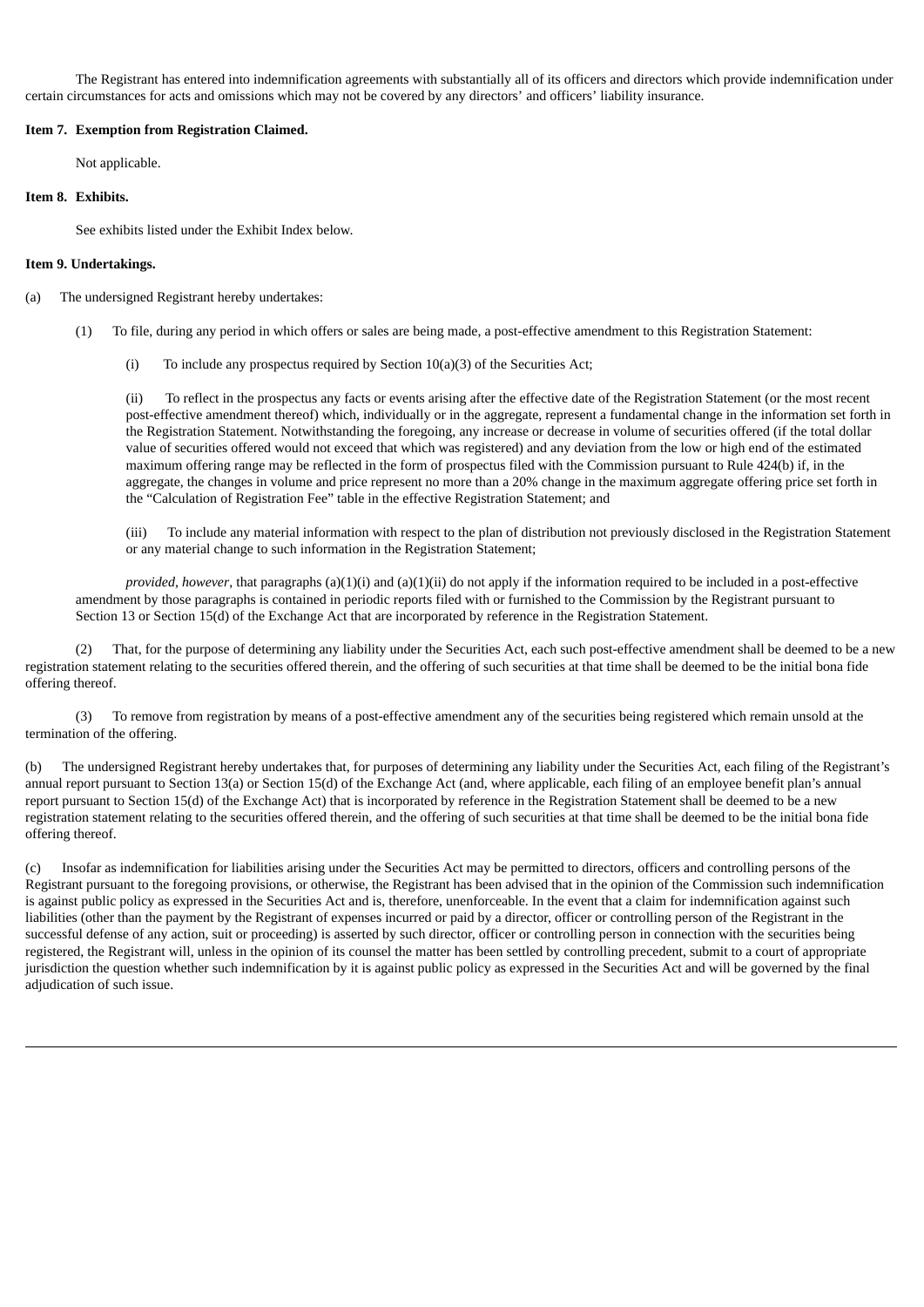## **EXHIBIT INDEX**

| Exhibit No. | <b>Exhibit Description</b>                                                                                                                                                                               |
|-------------|----------------------------------------------------------------------------------------------------------------------------------------------------------------------------------------------------------|
| 4.1         | Restated Certificate of Incorporation of the Registrant (incorporated by reference to Exhibit 3.2 to the Registrant's Current Report on<br>Form 8-K filed on May 9, 2019).                               |
| 4.2         | Amended and Restated Bylaws of the Registrant, as amended and restated on May 8, 2019 (incorporated by reference to Exhibit 3.3 to<br>the Registrant's Current Report on Form 8-K filed on May 9, 2019). |
| $5.1*$      | Opinion of Brett A. Pletcher, Esq.                                                                                                                                                                       |
| $23.1*$     | Consent of Brett A. Pletcher, Esq (included in Exhibit 5.1).                                                                                                                                             |
| $23.2*$     | Consent of Independent Registered Public Accounting Firm.                                                                                                                                                |
| $24.1*$     | Power of Attorney (included on the signature page of this Registration Statement).                                                                                                                       |
| 99.1        | Gilead Sciences, Inc. 2022 Equity Incentive plan (incorporated by reference to Exhibit 10.1 to the Registrant's Current Report on Form 8-<br>K filed on May 5, 2022).                                    |
| $107.1*$    | Filing Fee Table.                                                                                                                                                                                        |

\*Filed herewith.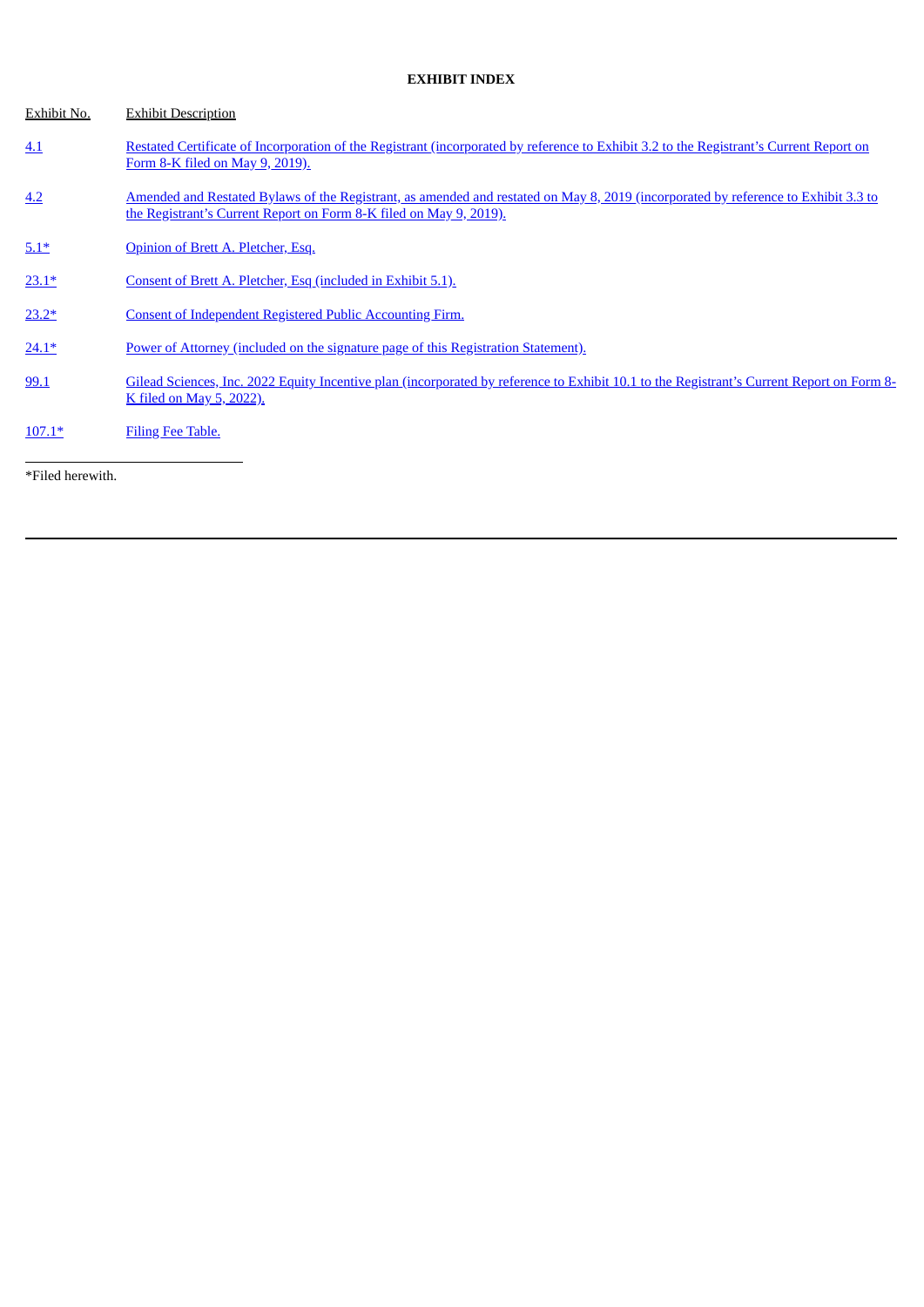## **SIGNATURES**

Pursuant to the requirements of the Securities Act of 1933, as amended, the Registrant certifies that it has reasonable grounds to believe that it meets all of the requirements for filing on Form S-8 and has duly caused this registration statement to be signed on its behalf by the undersigned, thereunto duly authorized, in the City of Foster City, State of California, on May 5, 2022.

GILEAD SCIENCES, INC.

By: /s/ Daniel P. O'Day

Name: Daniel P. O'Day Title: Chief Executive Officer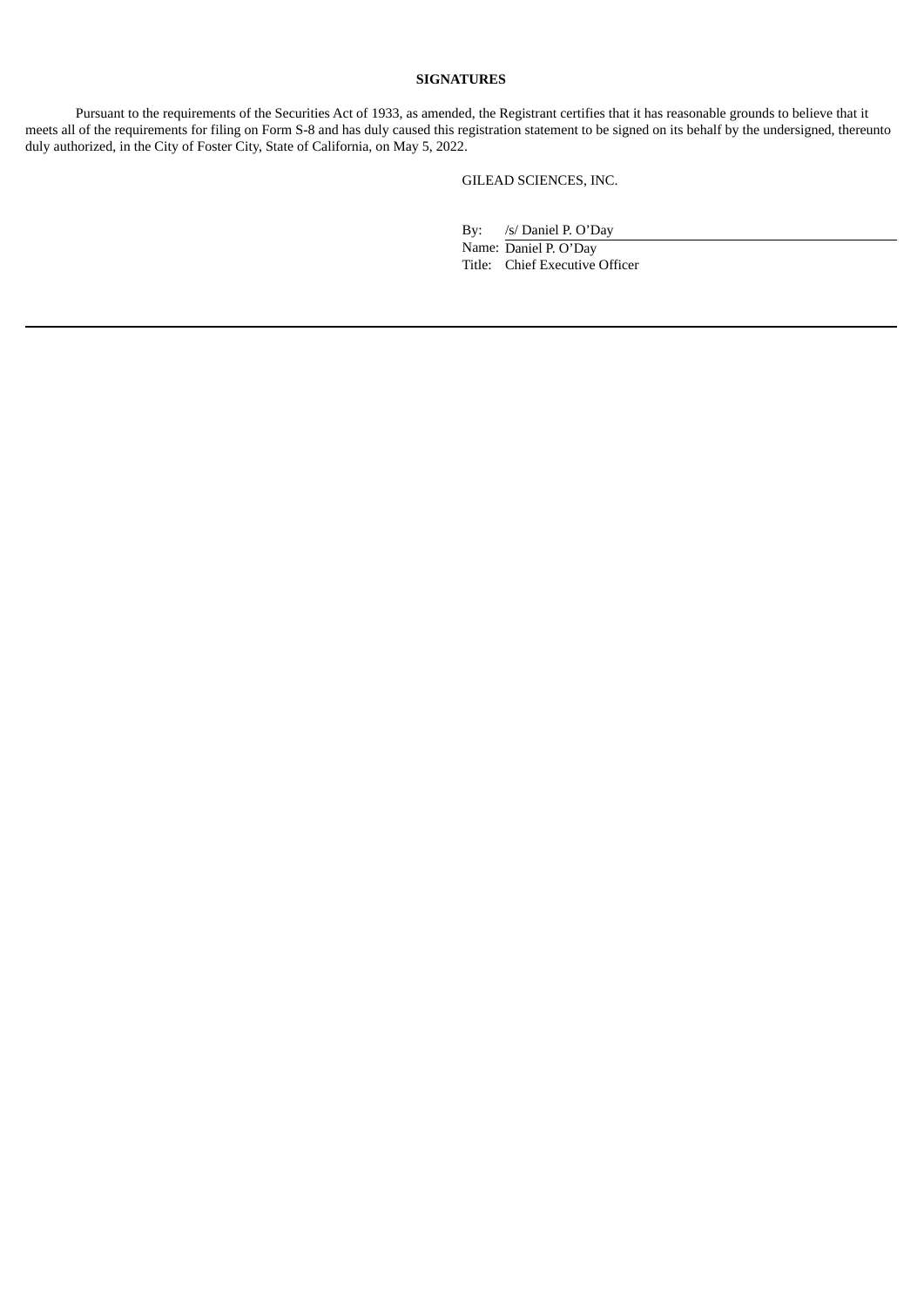## **POWER OF ATTORNEY**

<span id="page-6-0"></span>KNOW ALL PERSONS BY THESE PRESENTS, that each person whose signature appears below hereby constitutes and appoints Daniel P. O'Day, Brett A. Pletcher and Andrew D. Dickinson, and each of them, as the individual's true and lawful attorney-in-fact and agent, with full power of substitution and resubstitution in each of them singly, for him or her and in his or her name, place and stead, and in any and all capacities, to sign any and all amendments (including post-effective amendments) to this Registration Statement, and any registration statement relating to the offering covered by this Registration Statement and filed pursuant to Rule 462(b) under the Securities Act of 1933, and to file the same, with exhibits thereto and other documents in connection therewith, with the Securities and Exchange Commission, granting to the attorneys-in-fact and agents, and each of them, full power and authority to do and perform each and every act and thing requisite or necessary to be done, as fully to all intents and purposes as he or she might or could do in person, hereby ratifying and confirming all that the attorneys-in-fact and agents or any of each of them or their substitutes may lawfully do or cause to be done by virtue hereof.

Pursuant to the requirements of the Securities Act of 1933, this Registration Statement has been signed by the following persons in the capacities indicated on the dates indicated.

| <b>Signature</b>          | Title                                              | Date        |  |
|---------------------------|----------------------------------------------------|-------------|--|
| /s/ Daniel P. O'Day       | Chairman and Chief Executive Officer               | May 5, 2022 |  |
| Daniel P. O'Day           | (Principal Executive Officer)                      |             |  |
| /s/ Andrew D. Dickinson   | <b>Chief Financial Officer</b>                     | May 5, 2022 |  |
| Andrew D. Dickinson       | (Principal Financial Officer)                      |             |  |
| /s/ Diane E. Wilfong      | Senior Vice President and Chief Accounting Officer | May 5, 2022 |  |
| Diane E. Wilfong          | (Principal Accounting Officer)                     |             |  |
| /s/ Kevin E. Lofton       | Lead Independent Director                          | May 5, 2022 |  |
| Kevin E. Lofton           |                                                    |             |  |
| /s/ Jacqueline K. Barton  | Director                                           | May 5, 2022 |  |
| Jacqueline K. Barton, PhD |                                                    |             |  |
| /s/ Jeffrey A. Bluestone  | Director                                           | May 5, 2022 |  |
| Jeffrey A. Bluestone, PhD |                                                    |             |  |
| /s/ Sandra J. Horning     | Director                                           | May 5, 2022 |  |
| Sandra J. Horning, MD     |                                                    |             |  |
| /s/ Kelly A. Kramer       | Director                                           | May 5, 2022 |  |
| Kelly A. Kramer           |                                                    |             |  |
| /s/ Harish Manwani        | Director                                           | May 5, 2022 |  |
| Harish Manwani            |                                                    |             |  |
| /s/ Javier J. Rodriguez   | Director                                           | May 5, 2022 |  |
| Javier J. Rodriguez       |                                                    |             |  |
| /s/ Anthony Welters       | Director                                           | May 5, 2022 |  |
| <b>Anthony Welters</b>    |                                                    |             |  |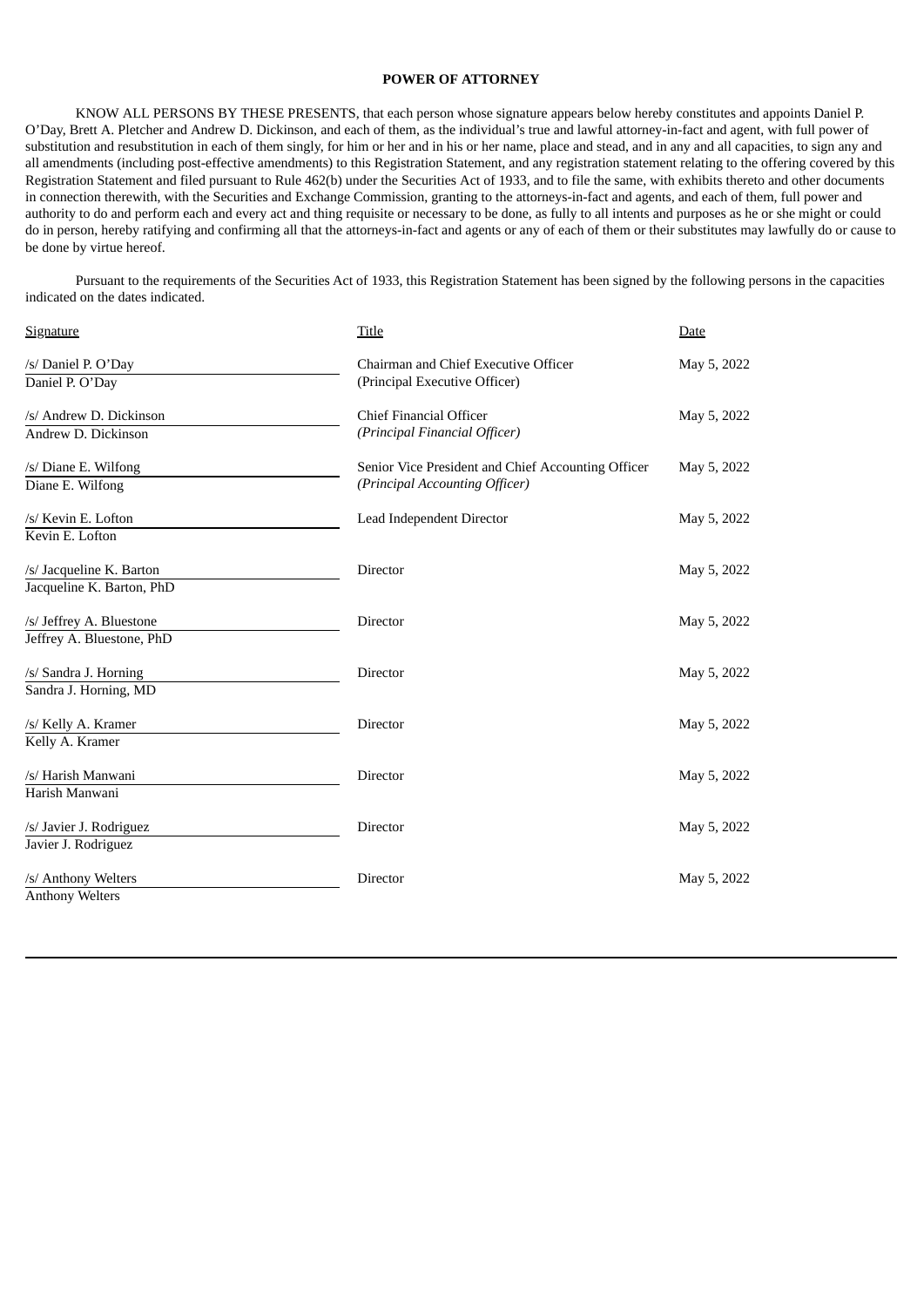<span id="page-7-0"></span>Gilead Sciences, Inc. 333 Lakeside Drive Foster City, California 94404

## Re: *Gilead Sciences, Inc. Registration Statement on Form S-8*

### Ladies and Gentlemen:

I have examined the Registration Statement on Form S-8 (the "Registration Statement") of Gilead Sciences, Inc., a Delaware corporation (the "Company"), to be filed with the Securities and Exchange Commission (the "Commission") pursuant to the Securities Act of 1933, as amended (the "Securities Act"), in connection with the offering by the Company of up to 132,000,000 shares of the Company's common stock, par value \$0.001 per share (the "Shares"). The Shares subject to the Registration Statement are to be issued under the Gilead Sciences, Inc. 2022 Equity Incentive Plan (the "Plan").

I have examined the Plan and the resolutions of the Registrant's Board of Directors authorizing the Plan and the originals, or photostatic or certified copies, of such records of the Company and certificates of officers of the Company and of public officials and such other documents as I have deemed relevant and necessary as the basis for the opinion set forth below. I have also made such other investigations as I have deemed relevant and necessary or appropriate in connection with the opinion hereinafter set forth. In my examination, I have assumed the genuineness of all signatures, the legal capacity and competency of all natural persons, the authenticity of all documents submitted to me as originals and the conformity to original documents of all documents submitted to me as copies. I have also assumed that there are no agreements or understandings between or among the Company and any participants in the Plan that would expand, modify or otherwise affect the terms of such plans or the rights or obligations of the participants thereunder. Finally, I have assumed the accuracy of all other information provided to me by the Company during the course of my investigations, on which I have relied in issuing the opinion expressed below.

Based upon the foregoing examination and in reliance thereon, and subject to the assumptions stated here and in reliance on the statements of fact contained in the documents that I have examined, I am of the opinion that the Shares, when issued and sold in accordance with the terms set forth in the Plan and against payment therefor, and when the Registration Statement has become effective under the Securities Act, will be validly issued, fully paid and non-assessable.

I consent to the filing of this opinion as an exhibit to the Registration Statement and I further consent to the use of my name under the caption "Interests of Named Experts and Counsel" in the Registration Statement. In giving this consent, I do not thereby admit that I am within the category of persons whose consent is required under Section 7 of the Securities Act or the Rules and Regulations of the Commission.

Very truly yours,

/s/ Brett A. Pletcher Brett A. Pletcher, Esq. Executive Vice President, Corporate Affairs, General Counsel and Corporate Secretary Gilead Sciences, Inc.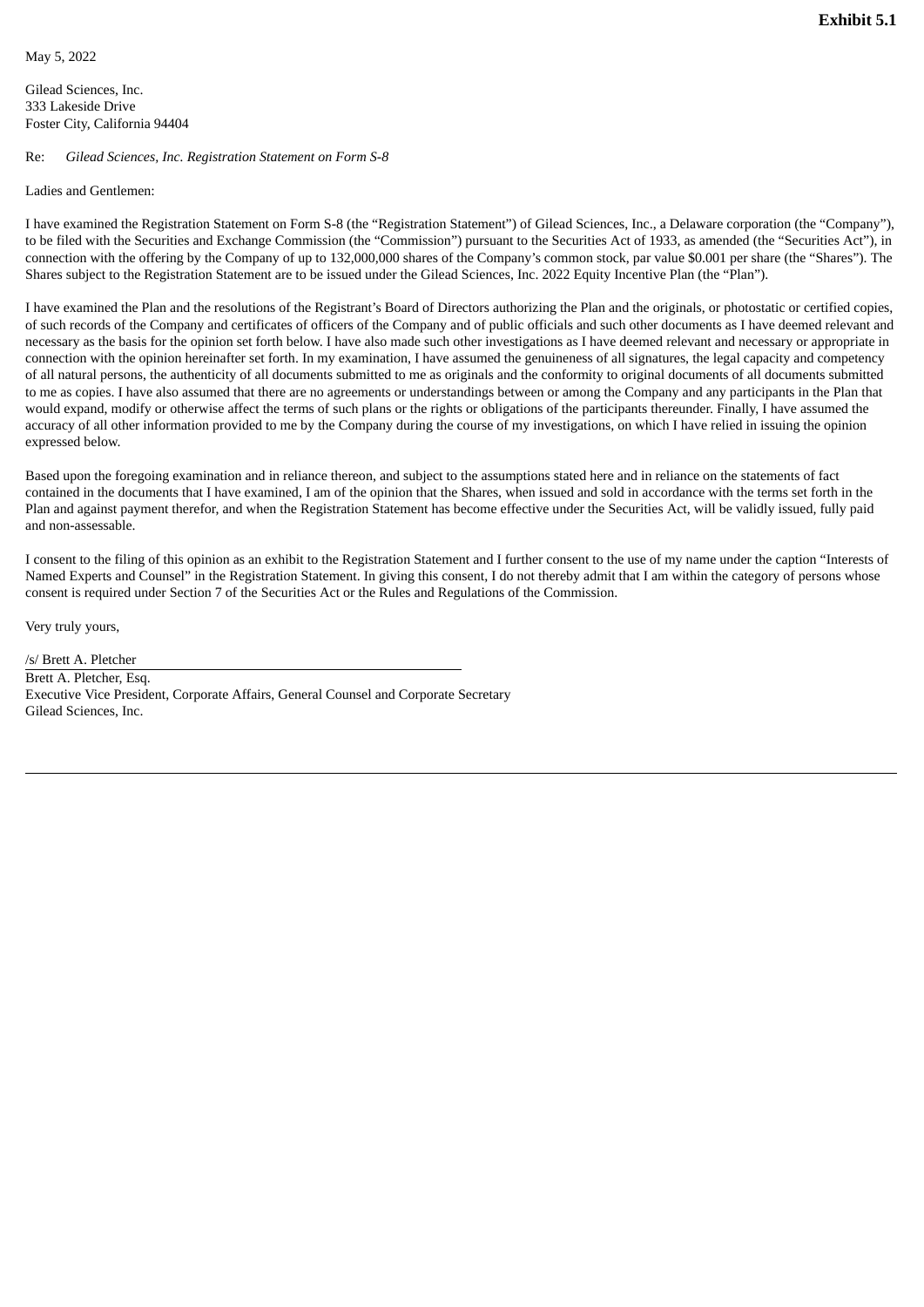### Consent of Independent Registered Public Accounting Firm

<span id="page-8-0"></span>We consent to the incorporation by reference in the Registration Statement (Form S-8) pertaining to the Gilead Sciences, Inc. 2022 Equity Incentive Plan of our reports dated February 23, 2022, with respect to the consolidated financial statements of Gilead Sciences, Inc., and the effectiveness of internal control over financial reporting of Gilead Sciences, Inc. included in its Annual Report (Form 10-K) for the year ended December 31, 2021, filed with the Securities and Exchange Commission.

/s/ Ernst & Young LLP

San Jose, California

May 5, 2022